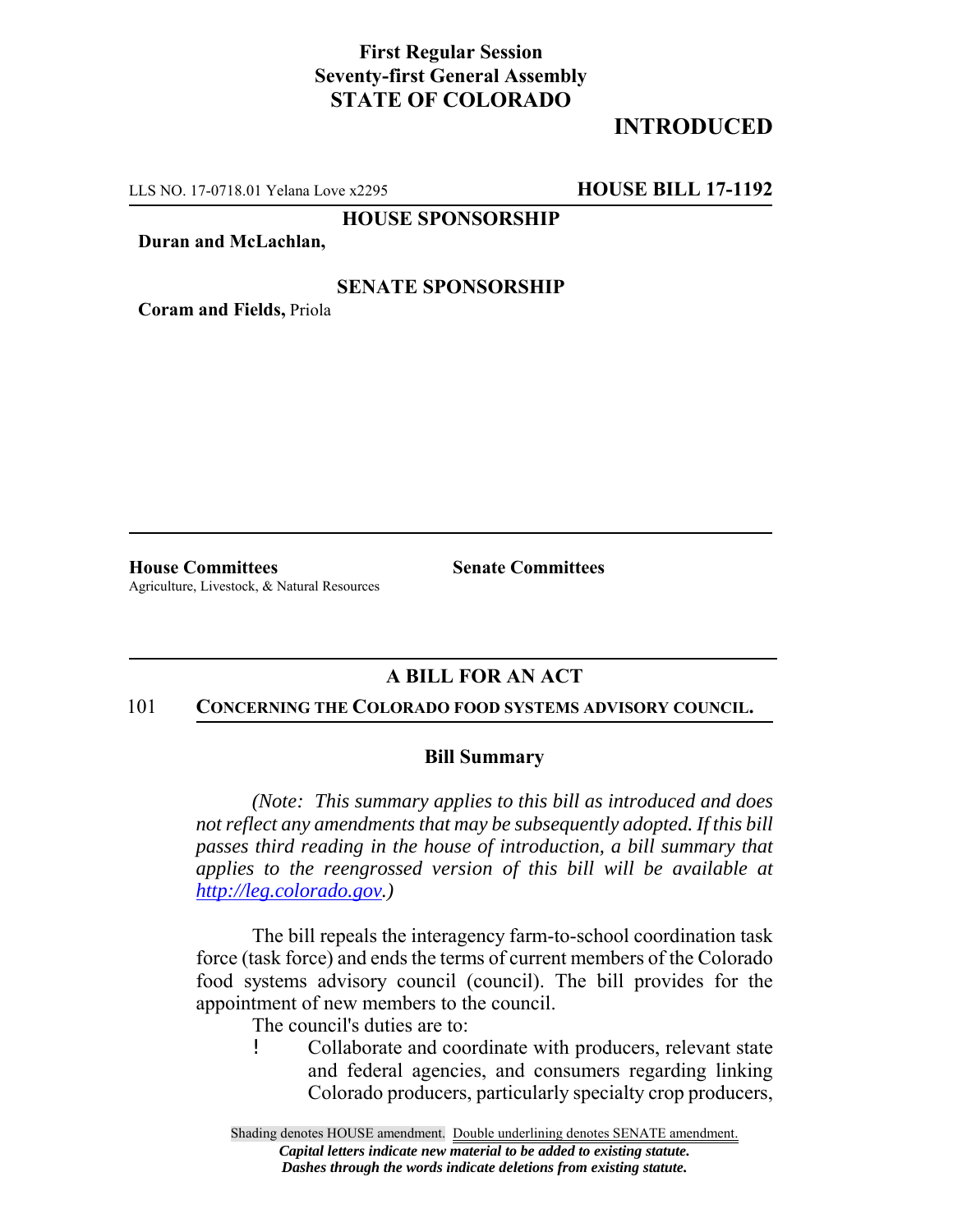with food and nutrition assistance programs;

- ! Collaborate with relevant state and federal agencies and other entities regarding the study, development, and recommendation of policies and methods to best implement the farm-to-school program;
- ! Collaborate with producers, relevant government agencies, educational institutions, nongovernmental organizations, and consumers regarding support for the recommendations in the Colorado blueprint for food and agriculture, and ensure that the blueprint, or its successor, is updated as needed;
- ! Conduct research regarding national best practices regarding food and nutrition assistance, direct and intermediated market development, and farm-to-school programs as well as other priorities determined by the council;
- ! Collaborate with, serve as a resource to, and receive input from local and regional food policy councils in the state;
- ! Explore methods of collecting and assessing statewide data relating to council activities and report the relevant information and data regarding council activities as required by current law; and
- ! Collaborate with the department of agriculture in leveraging existing domestic marketing programs that benefit Colorado agriculture.

The bill extends the repeal of the council from September 1, 2018, to September 1, 2022.

| 1              | Be it enacted by the General Assembly of the State of Colorado:       |
|----------------|-----------------------------------------------------------------------|
| 2              | <b>SECTION 1.</b> In Colorado Revised Statutes, add with amended      |
| 3              | and relocated provisions part 2 to article 1 of title 35 as follows:  |
| $\overline{4}$ | PART <sub>2</sub>                                                     |
| 5              | COLORADO FOOD SYSTEMS ADVISORY COUNCIL                                |
| 6              | [Formerly 24-37.3-101] Legislative declaration.<br>$35-1-201.$        |
| $\overline{7}$ | (1) The general assembly hereby finds and declares that:              |
| 8              | (a) In September 2009, the federal centers for disease control and    |
| 9              | prevention reported that no state in the United States was meeting    |
| 10             | national goals for the amount of fruits and vegetables that Americans |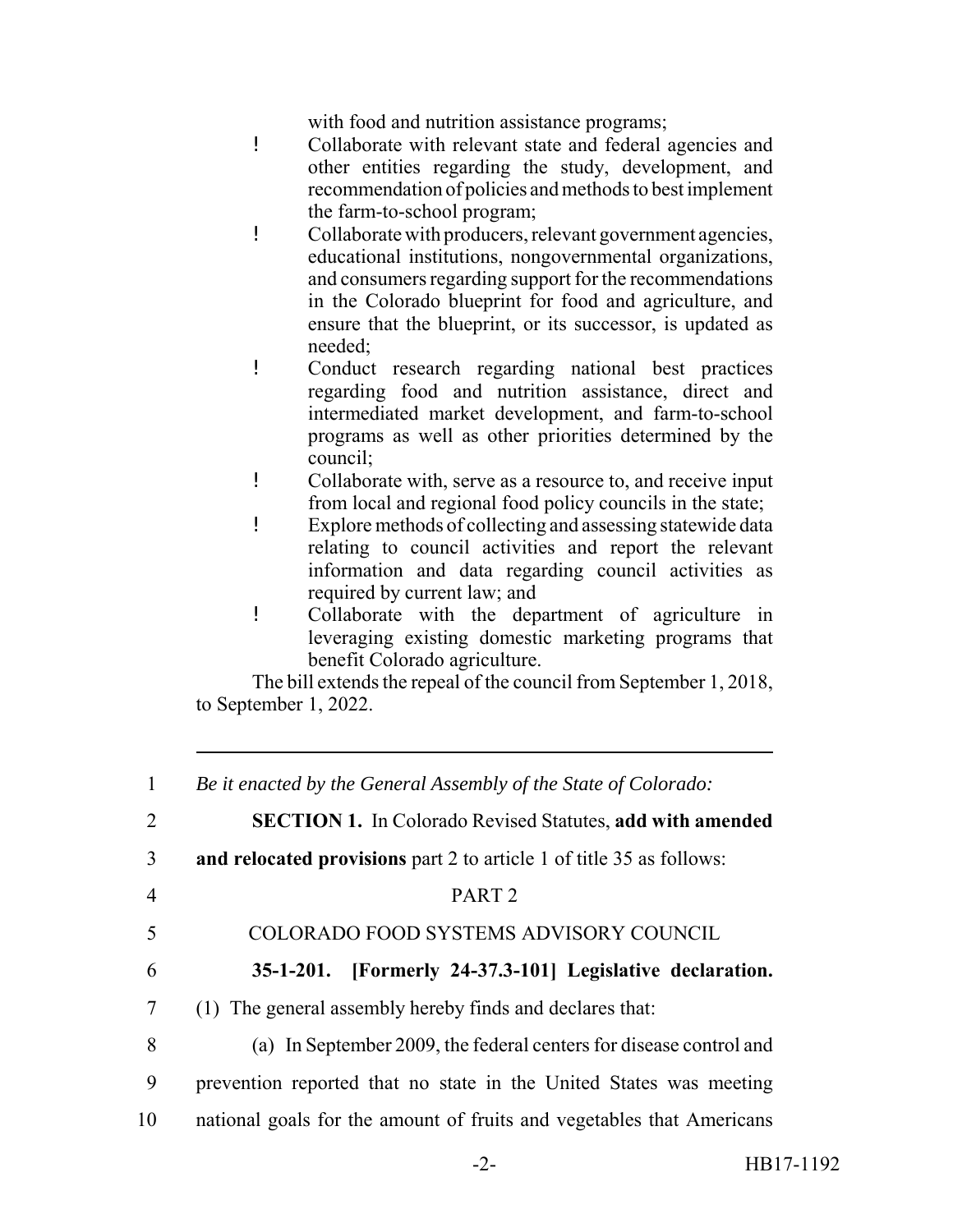should be eating. As a result, the centers for disease control and prevention identified the creation of food policy councils, consisting of multi-stakeholder organizations, as an effective way to support system changes to improve local, regional, and state food economies.

 (b) Food councils formed in other states have been effective in bringing together a broad array of food-related government and nongovernment constituencies to employ a food systems approach that facilitates evaluation and program development at every stage of the food process from farm to table;

 (c) Formation of a state food advisory council is intended to benefit Colorado agriculturists and others involved in all aspects of agricultural production;

 (d) Creation of a state food advisory council will provide increased focus on the economic development opportunities of Colorado's food system along with improvements to agricultural production, community well-being, and public health; AND

 (e) Nothing in this article PART 2 is intended to impede, cause harm to, or limit conventionally produced agricultural products or the persons who produce them.

 (2) The general assembly further finds that building local, regional, and state food economies will create jobs, stimulate statewide economic development, and circulate money from local food sales within local communities. The general assembly finds that building robust, resilient, and long-term local food economies in Colorado will preserve and protect the natural environment, increase consumer access to fresh, healthy, and safe foods, and provide greater food security for all Coloradans.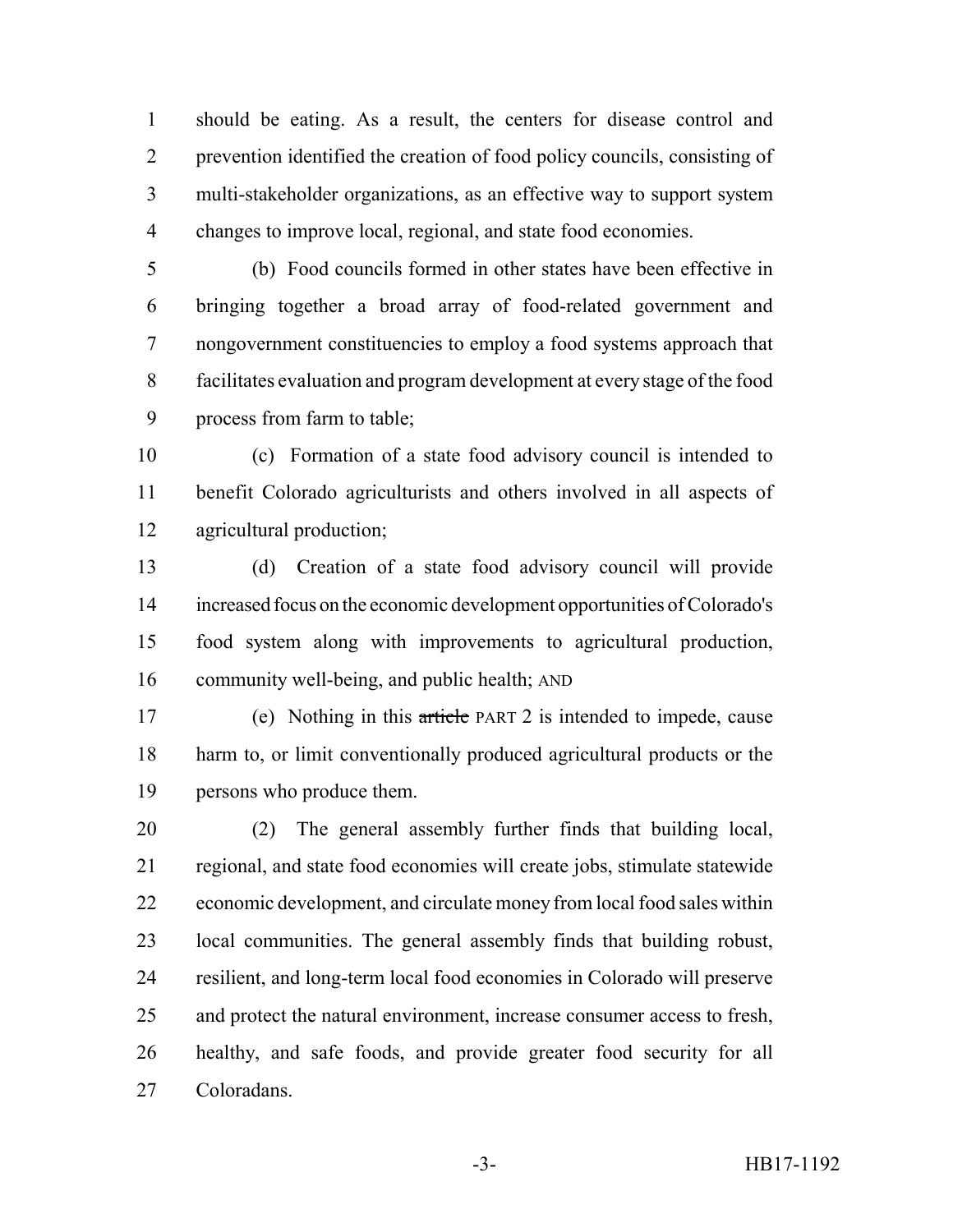**35-1-202. Definitions.** AS USED IN THIS PART 2, UNLESS THE CONTEXT OTHERWISE REQUIRES:

 (1) "FARM-TO-SCHOOL PROGRAM" MEANS A PROGRAM THAT ENCOURAGES THE ACQUISITION AND USE OF LOCALLY GROWN, PRODUCED, AND PROCESSED AGRICULTURAL PRODUCTS BY SCHOOLS IN ORDER TO PROVIDE HEALTHY, LOCAL FOOD PRODUCTS TO STUDENTS AND BENEFIT THE STATE'S AGRICULTURAL INDUSTRY.

 (2) "FOOD AND NUTRITION ASSISTANCE" MEANS FEDERAL AND COMMUNITY-BASED FOOD PROGRAMS THAT PROVIDE FOOD DIRECTLY, OR SUPPLEMENTAL INCOME TO PURCHASE FOOD, TO ELIGIBLE LOW-INCOME CITIZENS.

 (3) "SCHOOL" MEANS EARLY CARE INSTITUTIONS THROUGH HIGHER EDUCATION.

 **35-1-203. [Formerly 24-37.3-102] Colorado food systems advisory council - created - membership - terms - vacancies.** 16 (1) There is hereby established in the department of agriculture the 17 Colorado food systems advisory council, referred to in this article PART 2 as the "council". The council is created as an advisory committee to 19 foster a STRENGTHEN healthy food supply available to ACCESS FOR all 20 Colorado residents while enhancing the state's agricultural and natural resources, encouraging economic growth, expanding the viability of 22 agriculture, and improving the health of our communities and residents. 23 The council's role is to make recommendations to the general assembly 24 and to the appropriate regulatory agencies, not to create policy. The council shall use a method of dialogue and consensus decision-making to 26 arrive at its recommendations THROUGH COLORADO AGRICULTURE AND LOCAL FOOD SYSTEMS AND ECONOMIES.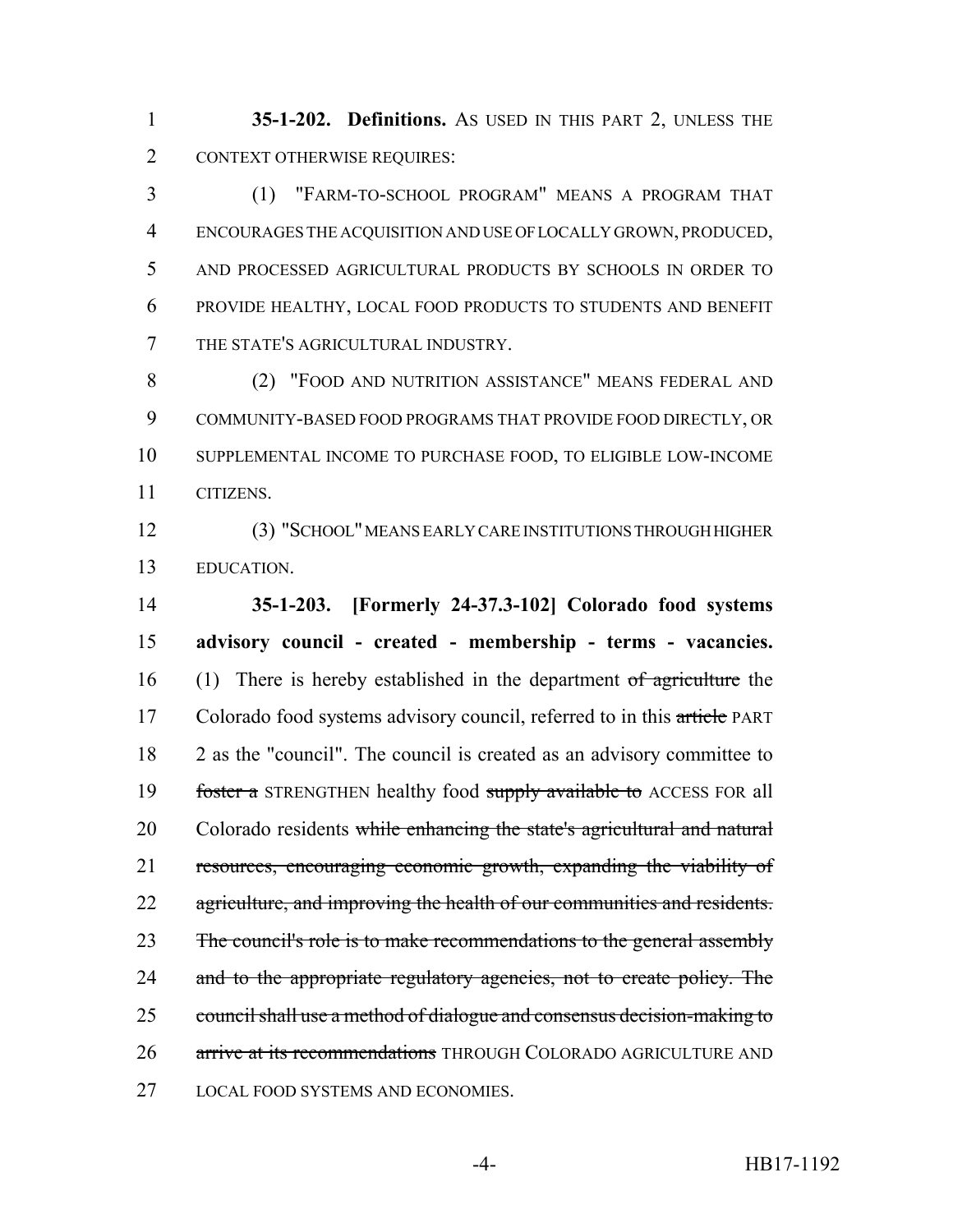1 (2) The council consists of: fifteen members as follows: 2 (a) The executive director, or his or her designee, of each of the

3 following state departments FOLLOWING MEMBERS APPOINTED AS 4 INDICATED:

5 (I) ONE REPRESENTATIVE OF THE DEPARTMENT OF EDUCATION, 6 APPOINTED BY THE EXECUTIVE DIRECTOR OF THE DEPARTMENT OF 7 EDUCATION;

8  $(H)$  (II) ONE REPRESENTATIVE OF the department of public health 9 and environment, APPOINTED BY THE EXECUTIVE DIRECTOR OF THE 10 DEPARTMENT OF PUBLIC HEALTH AND ENVIRONMENT;

11 (III) ONE REPRESENTATIVE OF the department, of agriculture 12 APPOINTED BY THE COMMISSIONER;

13 (III) (IV) ONE REPRESENTATIVE OF the department of human 14 services, APPOINTED BY THE EXECUTIVE DIRECTOR OF THE DEPARTMENT 15 OF HUMAN SERVICES;

 $(HV)(V)$  The department ONE REPRESENTATIVE of education THE COLORADO STATE UNIVERSITY EXTENSION SERVICES PROGRAM, APPOINTED BY THE DIRECTOR OF THE COLORADO STATE UNIVERSITY EXTENSION SERVICES PROGRAM; AND

**(VI)** ONE REPRESENTATIVE OF THE COLORADO OFFICE OF ECONOMIC DEVELOPMENT AND INTERNATIONAL TRADE, APPOINTED BY THE 22 EXECUTIVE DIRECTOR OF THE OFFICE OF ECONOMIC DEVELOPMENT AND INTERNATIONAL TRADE;

24 (b) Eleven Members appointed by the governor who represent and 25 have expertise in one of seven functional areas of food systems, OR HIS OR 26 HER DESIGNEE as follows:

27 (I) Two members who represent nutrition and health ARE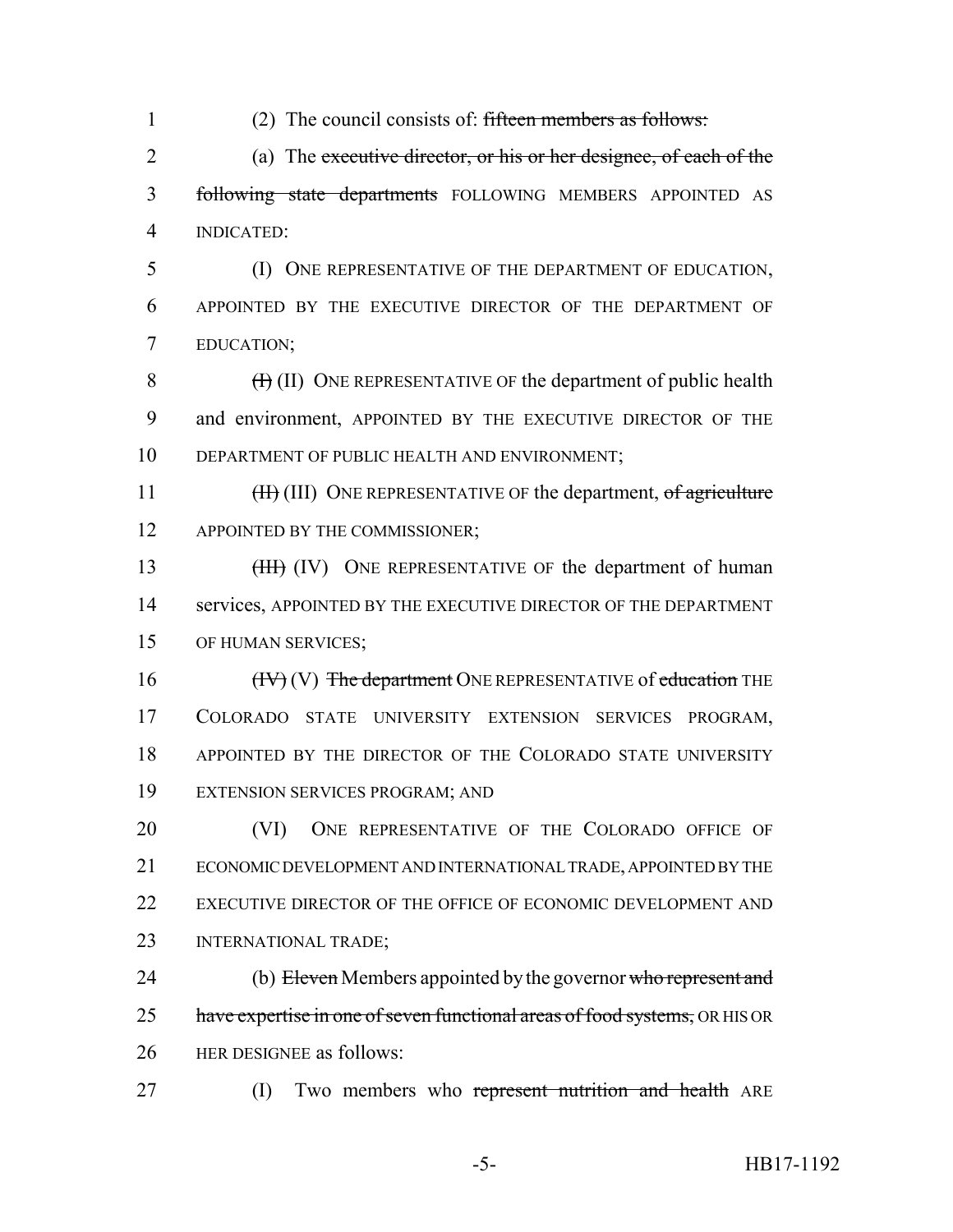RECIPIENTS OF A FEDERAL FOOD ASSISTANCE PROGRAM, AT LEAST ONE OF WHOM IS A RECIPIENT OF THE SUPPLEMENTAL NUTRITION ASSISTANCE PROGRAM;

 (II) Three members who represent DIFFERENT SECTORS OF 5 agricultural production, at least one of whom represents a large producer and one a small producer SELLS AGRICULTURAL PRODUCTS TO A PUBLIC SCHOOL OR SCHOOL DISTRICT;

 (III) One member who represents small food wholesalers or food retailers and one member who represents large food wholesalers or food 10 retailers, of which one of the two members may represent both small and 11 large food wholesalers or food retailers;

12 (IV) One member who represents A STATEWIDE anti-hunger and 13 food assistance programs ASSOCIATION;

14 (V) One member TWO MEMBERS who is ARE knowledgeable about 15 a local, state, or federal agency, and who has ONE OF WHOM HAS EXPERTISE IN FEDERAL FOOD AND NUTRITION SERVICE PROGRAMS AND ONE OF WHOM HAS expertise in rural community and regional development programs or community and economic development programs;

 (VI) One member from an academic institution who specializes in economic systems, agriculture, or health care;

21 (VII) The director of the Colorado state university extension 22 services program or his or her designee. TWO MEMBERS WHO ARE SCHOOL FOOD SERVICE DIRECTORS, ONE OF WHOM REPRESENTS KINDERGARTEN 24 THROUGH TWELFTH GRADE EDUCATION AND ONE OF WHOM REPRESENTS HIGHER EDUCATION;

 (VIII) ONE MEMBER WHO REPRESENTS A LOCAL, NONPROFIT, COMMUNITY ORGANIZATION ENGAGED IN FARM-TO-SCHOOL OR LOCAL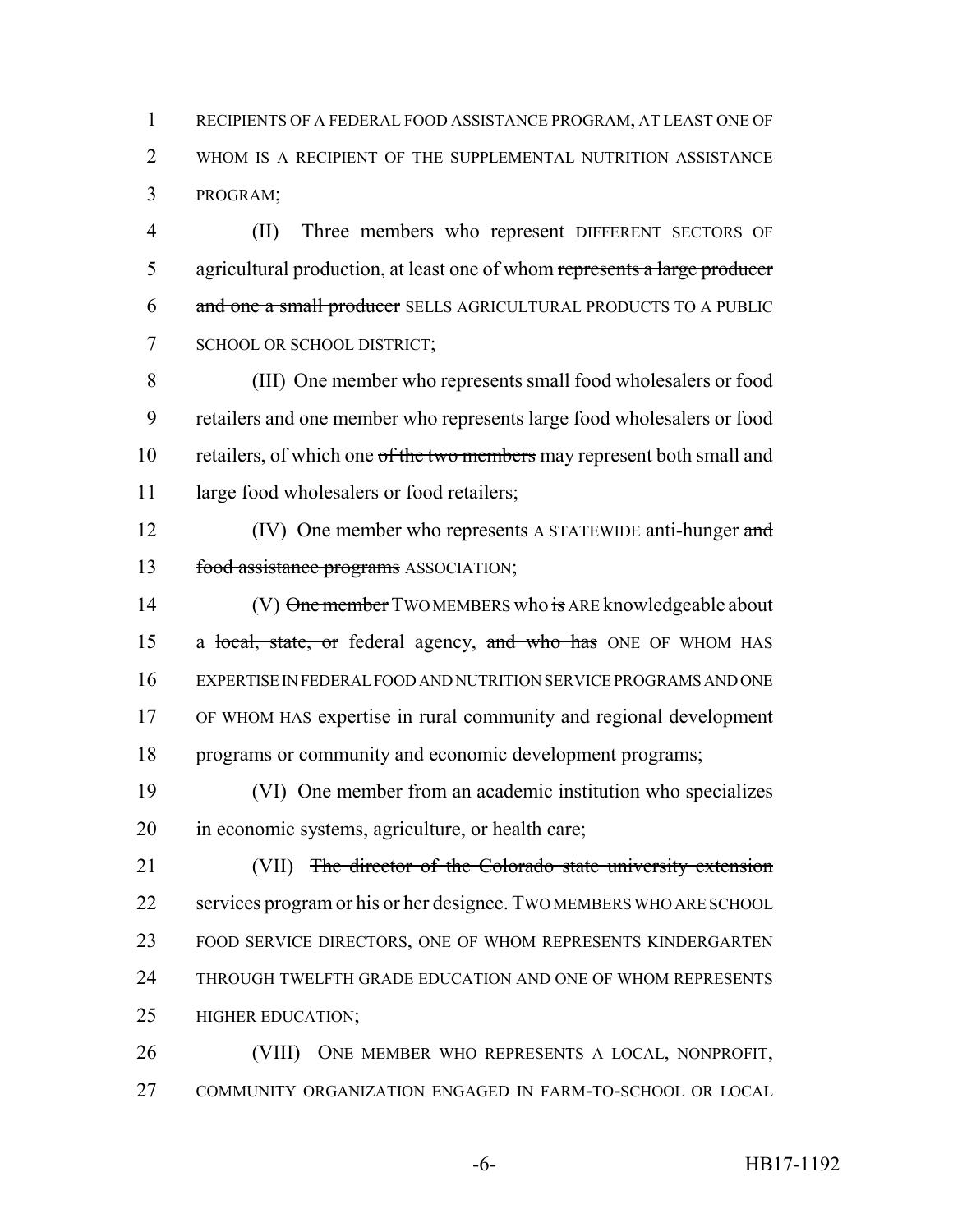FOOD SYSTEMS;

**(IX)** ONE MEMBER WHO REPRESENTS A FOOD DISTRIBUTOR OF A FOOD HUB;

 (X) ONE MEMBER WHO IS KNOWLEDGEABLE ABOUT NUTRITION, PREFERABLY A PHYSICIAN LICENSED PURSUANT TO ARTICLE 36 OF TITLE 12 OR A REGISTERED DIETICIAN;

 (XI) ONE STATEWIDE FOOD ACCESS ASSOCIATION REPRESENTATIVE; AND

(XII) ANY NUMBER OF EX OFFICIO, NONVOTING MEMBERS.

 (3) In making appointments to the council, the governor APPOINTING AUTHORITIES shall ensure, TO THE EXTENT POSSIBLE, that the 12 membership of the council includes geographic representation from all areas of the state. The governor shall also consider appointing persons 14 who have expertise in more than one functional area. No more than five 15 members of the council appointed by the governor shall be members of 16 the same political party OF URBAN AND RURAL AREAS OF THE STATE AND A BALANCE OF EXPERTISE, BOTH GOVERNMENTAL AND NONGOVERNMENTAL, IN ISSUES RELATING TO COLORADO'S FOOD SYSTEMS, WITH AN EMPHASIS ON PROMOTING HEALTHY FOOD ACCESS.

 (4) Each member of the council who is appointed pursuant to subsection (2) of this section shall serve at the pleasure of the appointing authority who appointed the member. Each member of the council shall serve a three-year term; except that the governor shall appoint four members to serve two-year terms. THE APPOINTING AUTHORITY MAY REAPPOINT THE MEMBER FOR ONE ADDITIONAL THREE-YEAR TERM.

 (5) THE TERMS OF THE COUNCIL MEMBERS APPOINTED PRIOR TO 27 THE EFFECTIVE DATE OF THIS SECTION EXPIRE ON AUGUST 30, 2017. The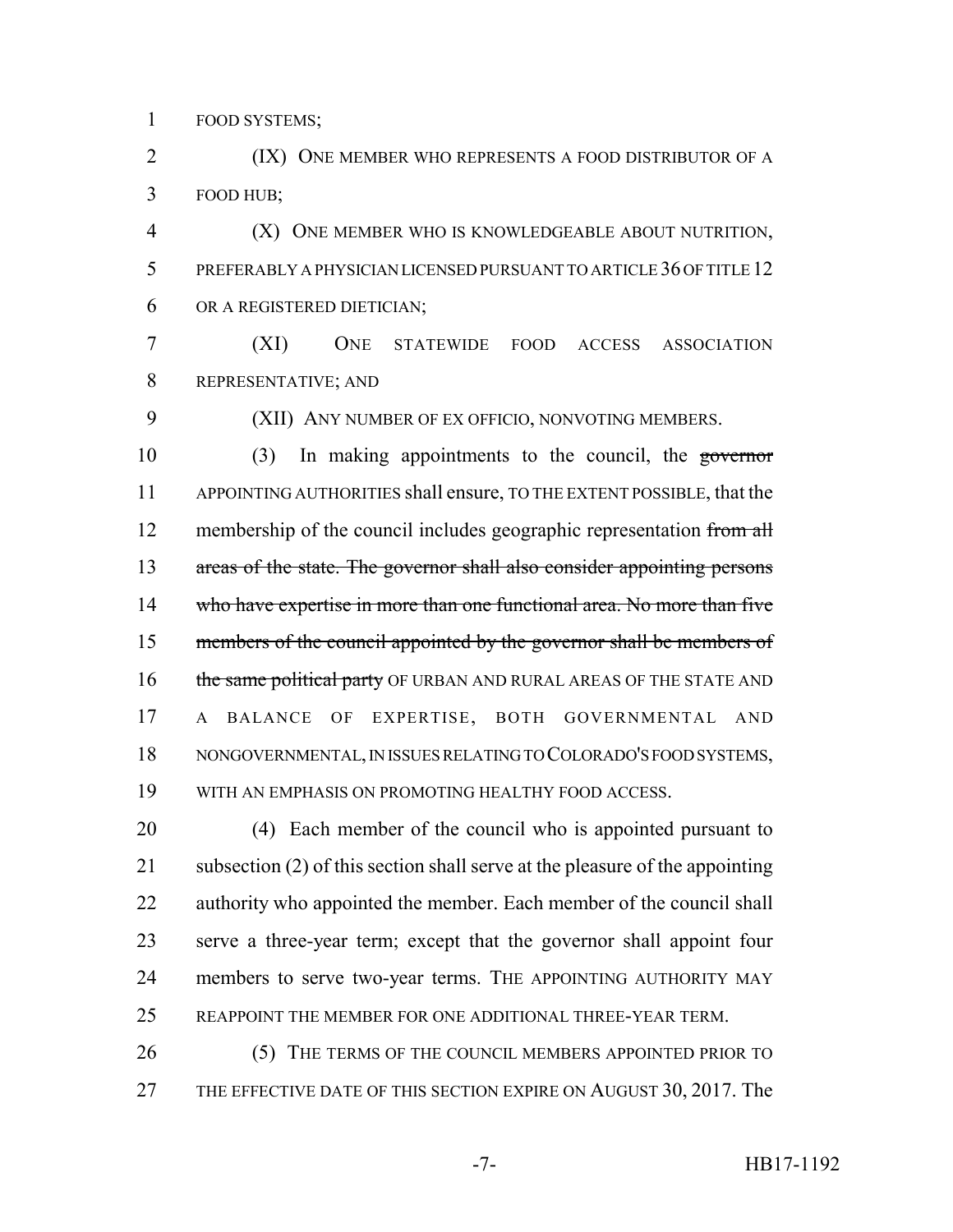1 appointing authorities shall make their initial appointments to the council 2 AS SPECIFIED IN SUBSECTION (2) OF THIS SECTION no later than  $\Theta$ ctober 1, 3 2010 AUGUST 31, 2017.

 (6) Any vacancy on the council shall be filled in the same manner 5 in which the original appointment was made, and the term shall be IS for 6 the balance of the unexpired term of the member whose term POSITION ON THE COUNCIL is vacant.

 (7) A majority of the members of the council shall elect a chair and a vice-chair, who shall serve for two-year terms. A member of the council who is an executive director of a state department or his or her designee may be elected to be a chair or a vice-chair of the council, but 12 both positions shall not be held at the same time by members who are executive directors of state departments or their designees.

 (8) Each member of the council shall serve without compensation but may be reimbursed from the food systems advisory council fund created in section 24-37.3-105 35-1-206 for actual and necessary subsistence and travel expenses incurred in the performance of his or her duties as a member of the council.

 (9) The chair shall call the meetings and notify the members of 20 each meeting being called at least seven days in advance. Meetings shall MUST be held as often as the chair deems necessary but not less than four 22 times each calendar year. A quorum for the transaction of business 23 consists of seven members of the council THE COUNCIL SHALL ADOPT POLICIES AND PROCEDURES NECESSARY TO CARRY OUT ITS DUTIES.

 **35-1-204. [Formerly 24-37.3-103] Council - purpose and duties.** (1) The purpose PURPOSES of the council is INCLUDE, BUT ARE 27 NOT LIMITED to: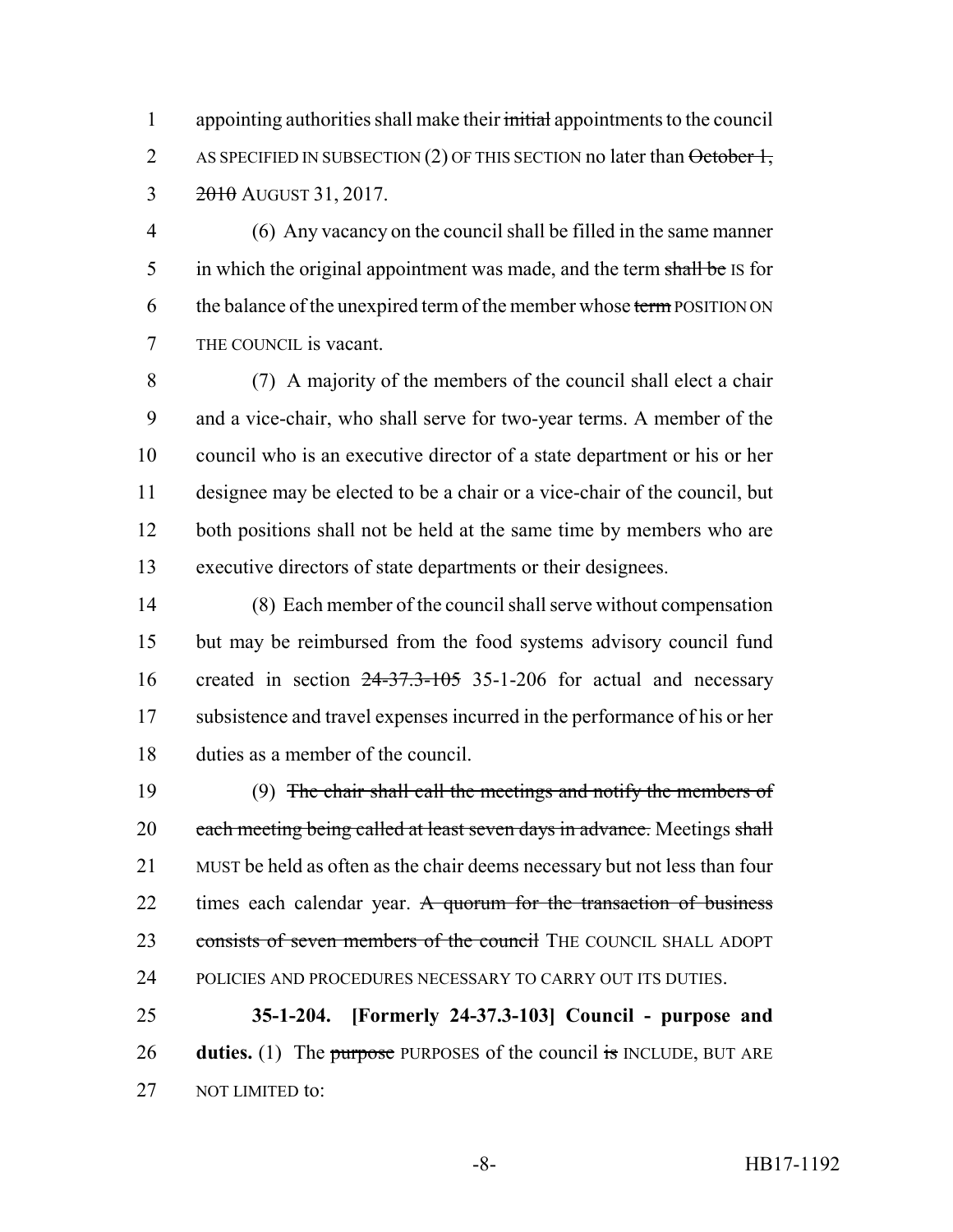(a) Identify and use existing studies of the food system and 2 examples of best practices, whenever possible; COLLABORATING AND COORDINATING WITH PRODUCERS, RELEVANT STATE AND FEDERAL AGENCIES, AND CONSUMERS REGARDING LINKING COLORADO PRODUCERS, PARTICULARLY SPECIALTY CROP PRODUCERS, WITH FOOD AND NUTRITION ASSISTANCE PROGRAMS, INCLUDING:

 (I) FUNCTIONING AS AN INTERAGENCY LIAISON BETWEEN RELEVANT STATE AGENCIES AND PRODUCERS REGARDING POINT-OF-SALE TECHNOLOGY TO ENSURE USER-FRIENDLY TRANSACTIONS AND EXAMINING AND SUPPORTING CHANGES IN INSTITUTIONAL PROCUREMENT PRACTICES; AND

 (II) COLLABORATING WITH RELEVANT STATE AGENCIES IN CONDUCTING OUTREACH TO PRODUCERS, DIRECT MARKETS, AND CONSUMERS;

 (b) Work with other task forces, committees, or organizations that are pursuing initiatives or studies similar to the purposes and duties 17 outlined in this article and develop relationships with other task forces, committees, or organizations to collaborate on similar efforts; COLLABORATING WITH RELEVANT STATE AND FEDERAL AGENCIES AND OTHER ENTITIES REGARDING THE STUDY, DEVELOPMENT, AND RECOMMENDATION OF POLICIES AND METHODS TO BEST IMPLEMENT THE FARM-TO-SCHOOL PROGRAM, INCLUDING:

 (I) ADVISING FARM-TO-SCHOOL PROGRAMS AND EXPANDING FOOD-FOCUSED EDUCATION PROGRAMS, INCLUDING OFFERING ASSISTANCE IN IDENTIFYING SOURCES FOR SUPPORTING INFRASTRUCTURE, MARKETING, EDUCATION, TRAINING, TECHNICAL ASSISTANCE, FUNDING, AND OTHER RESOURCES;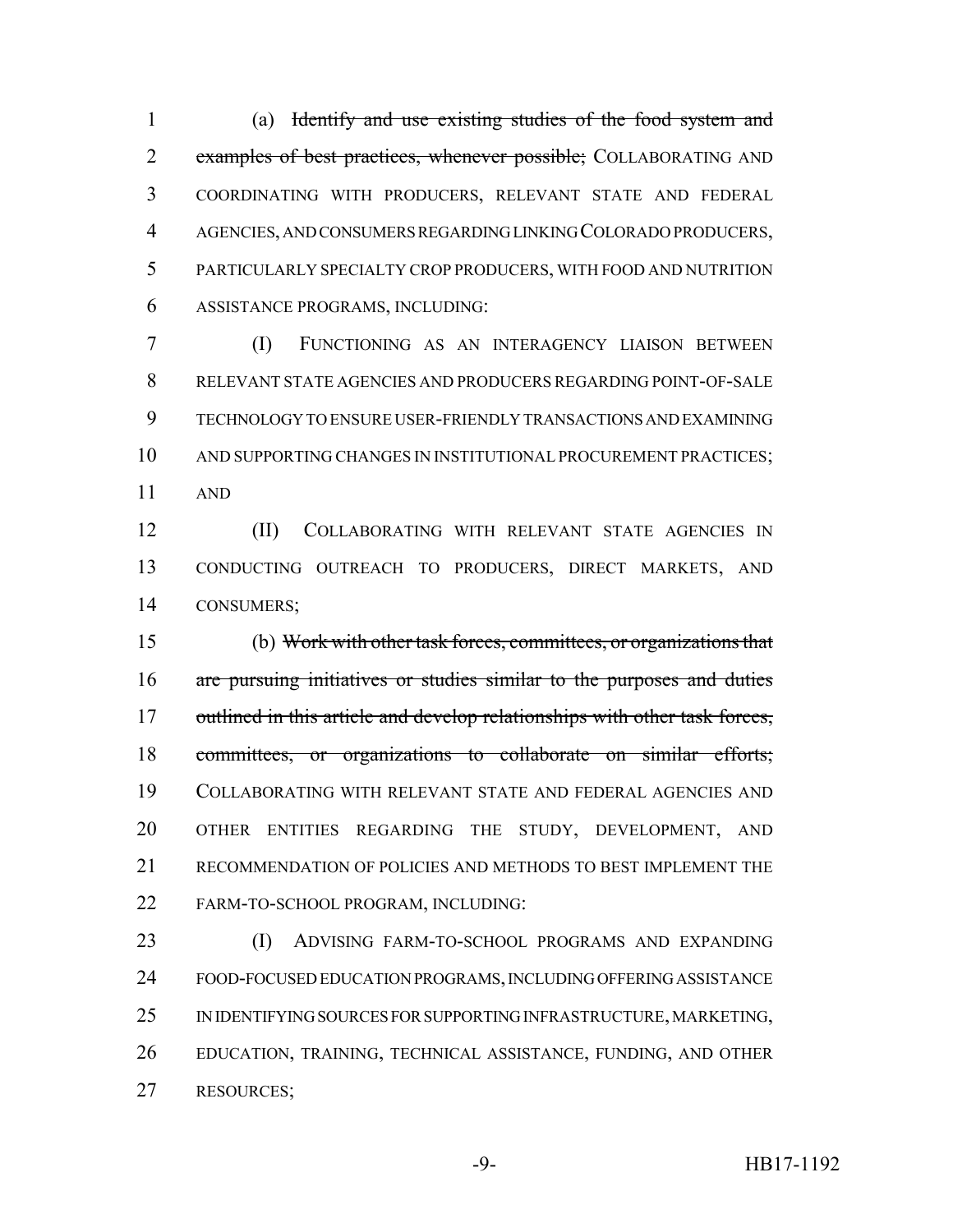(II) IDENTIFYING, DESIGNING, OR MAKING AVAILABLE TRAINING PROGRAMS TO LOCAL PRODUCERS AND SCHOOLS REGARDING THE MARKETING AND PROCUREMENT OF LOCAL FOODS BY SCHOOL DISTRICTS; (III) ADVISING SCHOOL DISTRICTS ON METHODS BY WHICH A SCHOOL DISTRICT MAY IMPROVE FACILITIES TO ALLOW FOR THE PURCHASE AND USE OF MINIMALLY PROCESSED AND FRESH, LOCALLY PRODUCED FOODS IN SCHOOL MEALS; AND

 (IV) ASSISTING SCHOOL FOOD SERVICES IN ESTABLISHING PROCEDURES, RECIPES, MENU ROTATION, AND OTHER INTERNAL PROCESSES THAT ACCOMMODATE THE USE OF LOCALLY GROWN FOODS IN PUBLIC SCHOOLS;

 (c) Develop local food recommendations that promote the building of robust, resilient, and long-term local food economies COLLABORATING WITH PRODUCERS, RELEVANT GOVERNMENT AGENCIES, EDUCATIONAL INSTITUTIONS, NONGOVERNMENTAL ORGANIZATIONS, AND CONSUMERS REGARDING SUPPORT FOR THE RECOMMENDATIONS IN THE COLORADO BLUEPRINT FOR FOOD AND AGRICULTURE, AND ENSURING THAT 18 THE BLUEPRINT, OR ITS SUCCESSOR, IS UPDATED AS NEEDED;

 (d) Develop recommendations regarding hunger and food access CONDUCTING RESEARCH REGARDING NATIONAL BEST PRACTICES REGARDING FOOD AND NUTRITION ASSISTANCE, DIRECT AND INTERMEDIATED MARKET DEVELOPMENT, AND FARM-TO-SCHOOL PROGRAMS AS WELL AS OTHER PRIORITIES DETERMINED BY THE COUNCIL;

24 (e) Collaborate COLLABORATING with, serve SERVING as a 25 resource to, and receive RECEIVING input from local and regional food policy councils in the state;

(f) EXPLORING METHODS OF COLLECTING AND ASSESSING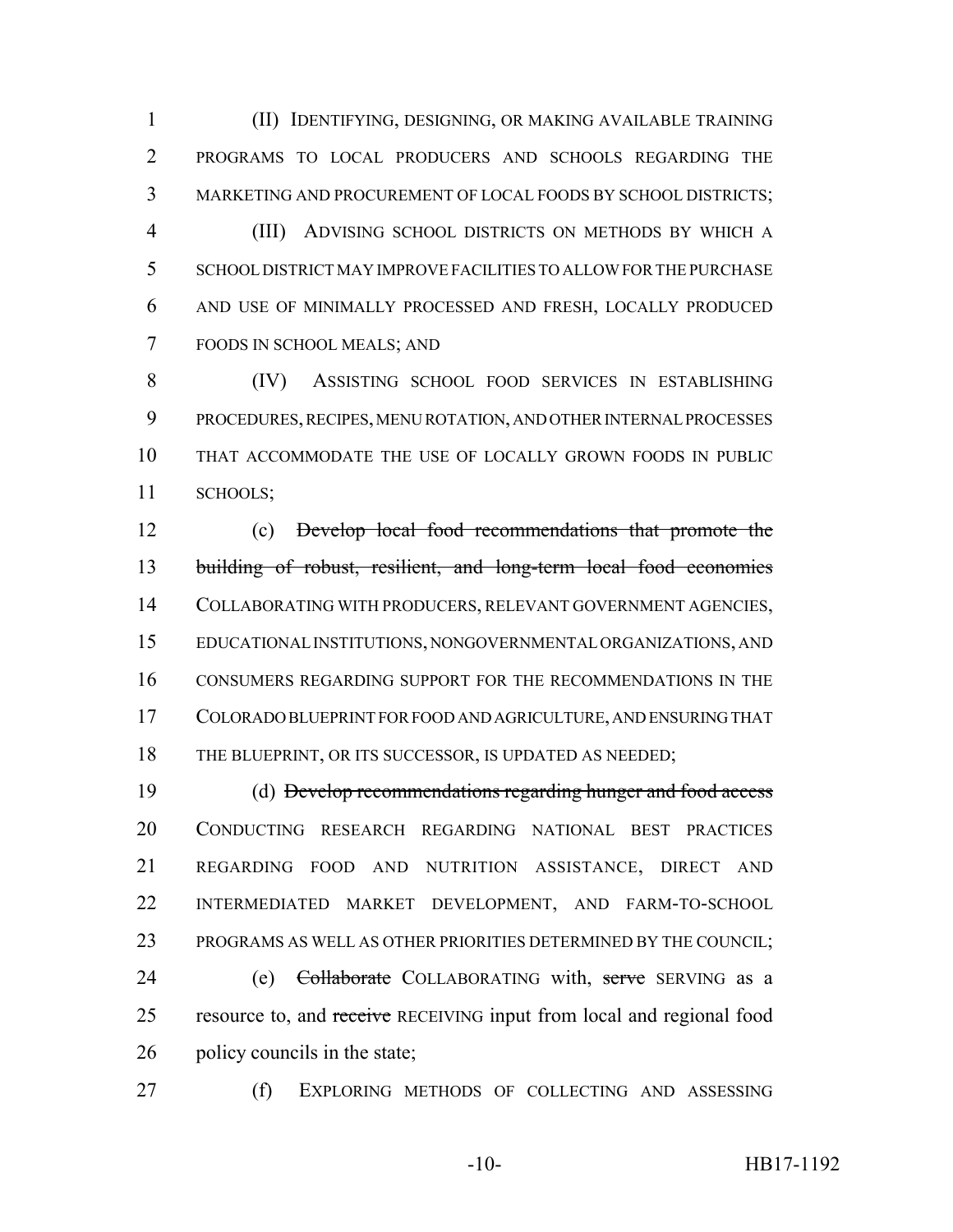STATEWIDE DATA RELATING TO COUNCIL ACTIVITIES AND REPORTING THE RELEVANT INFORMATION AND DATA REGARDING COUNCIL ACTIVITIES AS REQUIRED BY SECTION 35-1-207; AND

4 (f) (g) Collaborate COLLABORATING with the department of 5 agriculture in promoting the LEVERAGING EXISTING DOMESTIC marketing program known as "Colorado Proud", which helps consumers, 7 restaurants, and retailers to identify and purchase PROGRAMS THAT 8 BENEFIT Colorado food and agricultural products; and AGRICULTURE.

 (g) Develop recommendations for actions that state and local governments, businesses, agriculturists, and consumers can take to build robust, resilient, and long-term local food economies.

 (2) In developing its recommendations, the council shall consider, but not be limited to, the following areas of interest:

 (a) (I) An examination of foods made available to children, including those in public schools, and consideration of ways to improve the nutritional quality of those foods and increase children's access to 17 locally grown foods.

 (II) In designing recommendations to improve school nutrition 19 and increase access to locally grown foods, the council shall incorporate 20 input from, and coordinate with the work of, the Colorado campaign to 21 end childhood hunger by 2015, initiated by executive order of the 22 governor.

 (b) A study of efforts to make local, healthy, and safe foods 24 available under public assistance programs, including the possibility of using electronic benefit cards for the supplemental nutrition assistance program (SNAP) and federal farmers' market nutrition program (FMNP) coupons at local farmers' markets;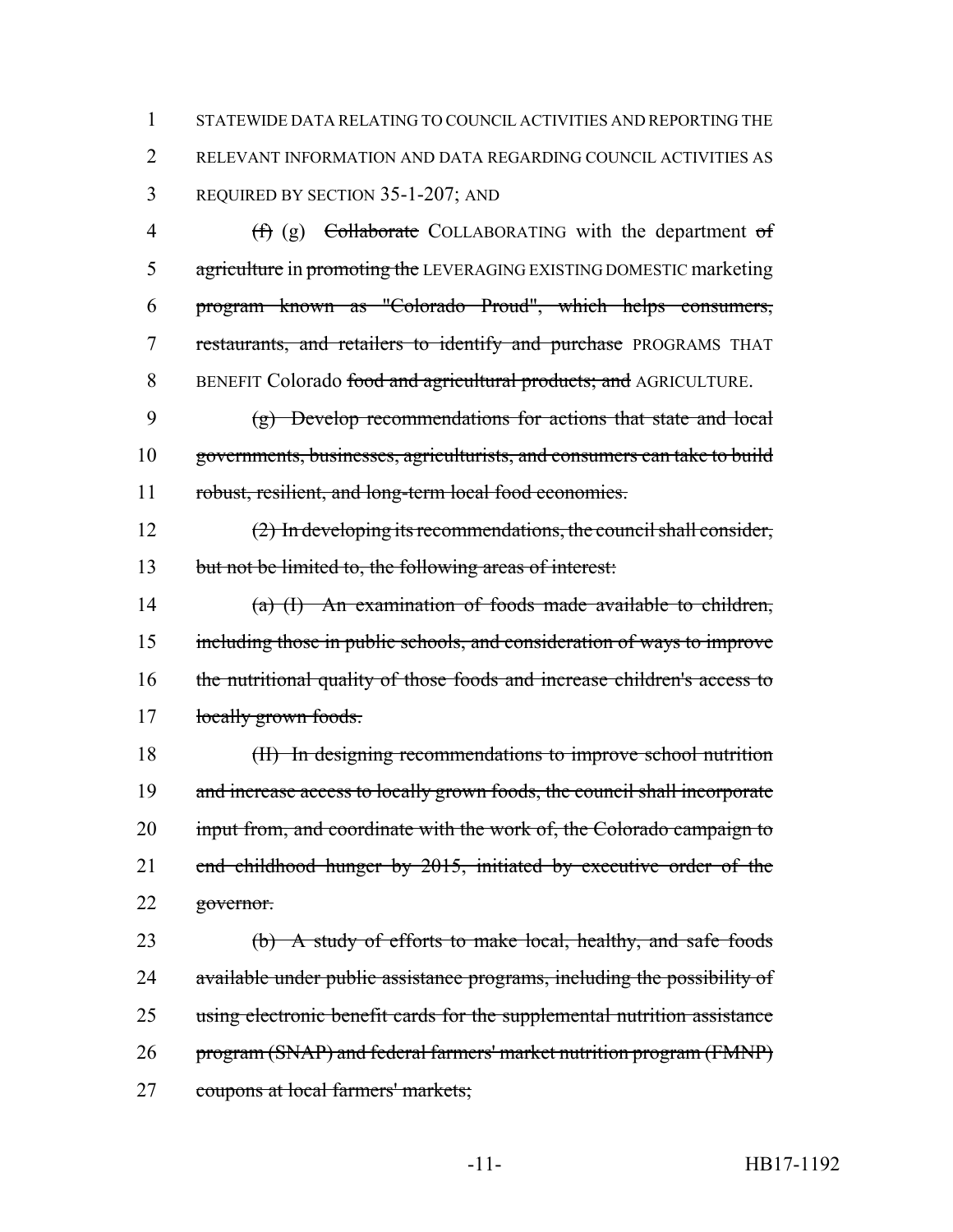(c) An in-depth examination of local and regional efforts to 2 strengthen and develop robust, resilient, and long-term local food economies by supporting and promoting urban, suburban, and rural agricultural production; identifying and developing solutions to regulatory and policy barriers; and strengthening local infrastructure and entrepreneurial efforts;

 (d) The potential impacts that the production of local, healthy, and safe foods would have on economic development in Colorado, including both the direct impacts for the producers of local food and the actual and potential indirect impacts, such as encouraging restaurants to feature 11 locally raised agricultural products and promoting food and wine tourism; and

 (e) Any other issues the council, by consensus, considers pertinent.

 **35-1-205. [Formerly 24-37.3-104] Subcommittees of the council.** (1) (a) The council may create subcommittees, as the council 17 deems necessary, to carry out the work of the council. These subcommittees may include but are not limited to:

- 19 (I) Local and regional food councils;
- 20 (II) Local government;

21 (III) School districts, the members of which shall include persons 22 with expertise in nutrition and in school financing; and

23 (IV) A coordination subcommittee to collaborate with other task forces, committees, and organizations, including the interagency farm-to-school coordination task force created in section 22-82.6-104, 26 C.R.S.

(b) The subcommittees shall include representatives of the council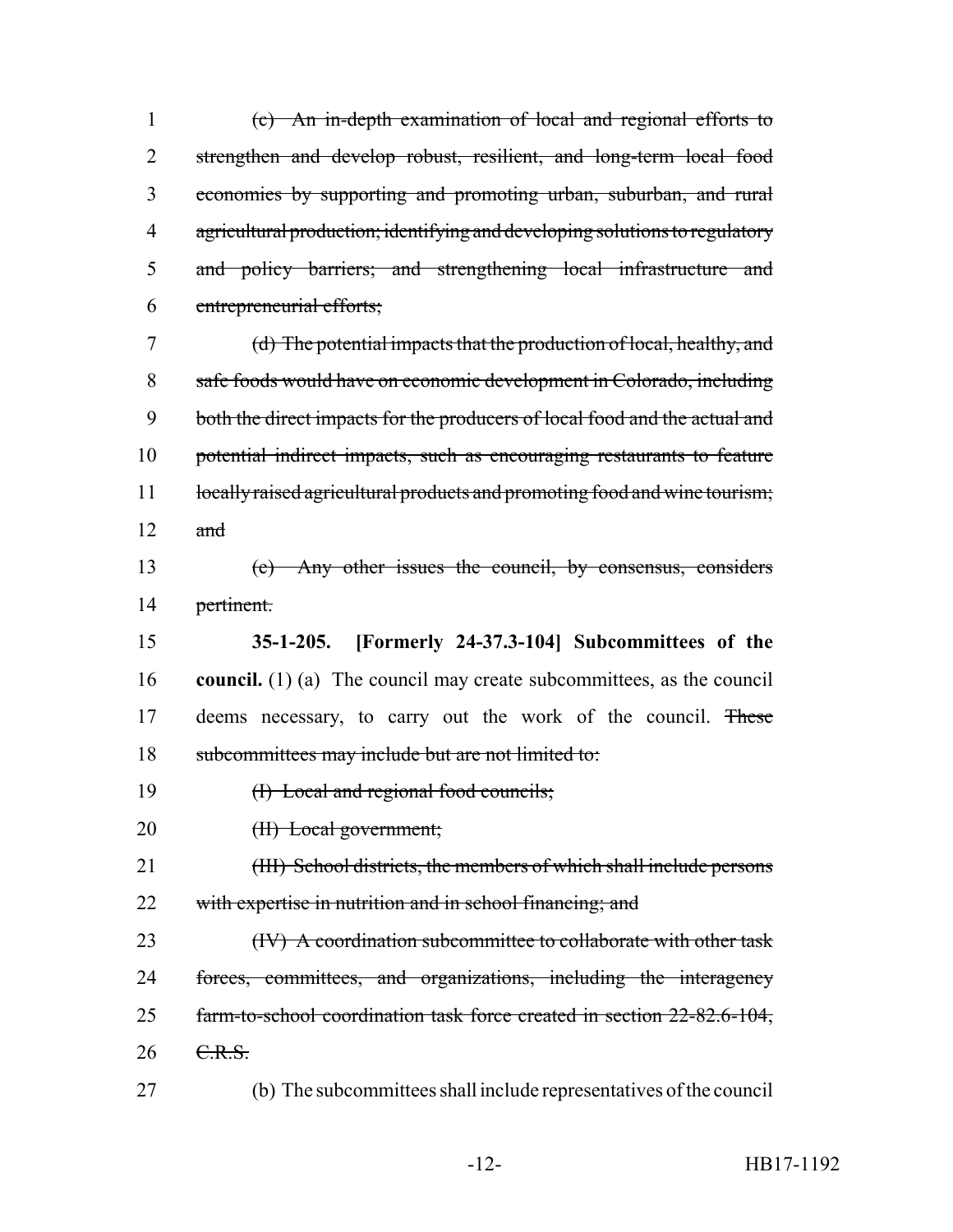1 and may include persons appointed by the chair and the vice-chair of the 2 council who are not members of the council.

3 (2) The council may engage in any other activity the council 4 determines is necessary to accomplish the purposes outlined in this article 5 PART 2.

### 6 **35-1-206. [Formerly 24-37.3-105] Fund - acceptance of gifts,**

7 **grants, or donations.** (1) For the purposes of carrying out the duties of 8 the council, the council is authorized to seek and accept gifts, grants, or 9 donations, including in-kind donations, from private or public sources for 10 the purposes of this article PART 2; except that the council may not accept 11 a gift, grant, or donation that is subject to conditions that are inconsistent 12 with this article PART 2 or any other law of the state. The council may 13 accept in-kind donations of staff services from the private sector to staff 14 the council. The council is also authorized to accept and expend federal 15 funds available for food policy councils ITS ACTIVITIES. All private and 16 public moneys MONEY received through gifts, grants, or donations shall 17 be transmitted to the state treasurer, who shall credit the same IT to the 18 food systems advisory council fund, which fund is hereby created and 19 referred to in this section as the "fund". The moneys MONEY in the fund 20 must be IS continuously appropriated by the general assembly to the 21 department of agriculture for allocation to the council for the direct and 22 indirect costs associated with implementing this article PART 2. Any 23 moneys MONEY in the fund not expended for the purpose of this article 24 PART 2 may be invested by the state treasurer as provided by law. All 25 interest and income derived from the investment and deposit of moneys 26 MONEY in the fund shall MUST be credited to the fund. Any unexpended 27 and unencumbered moneys MONEY remaining in the fund at the end of a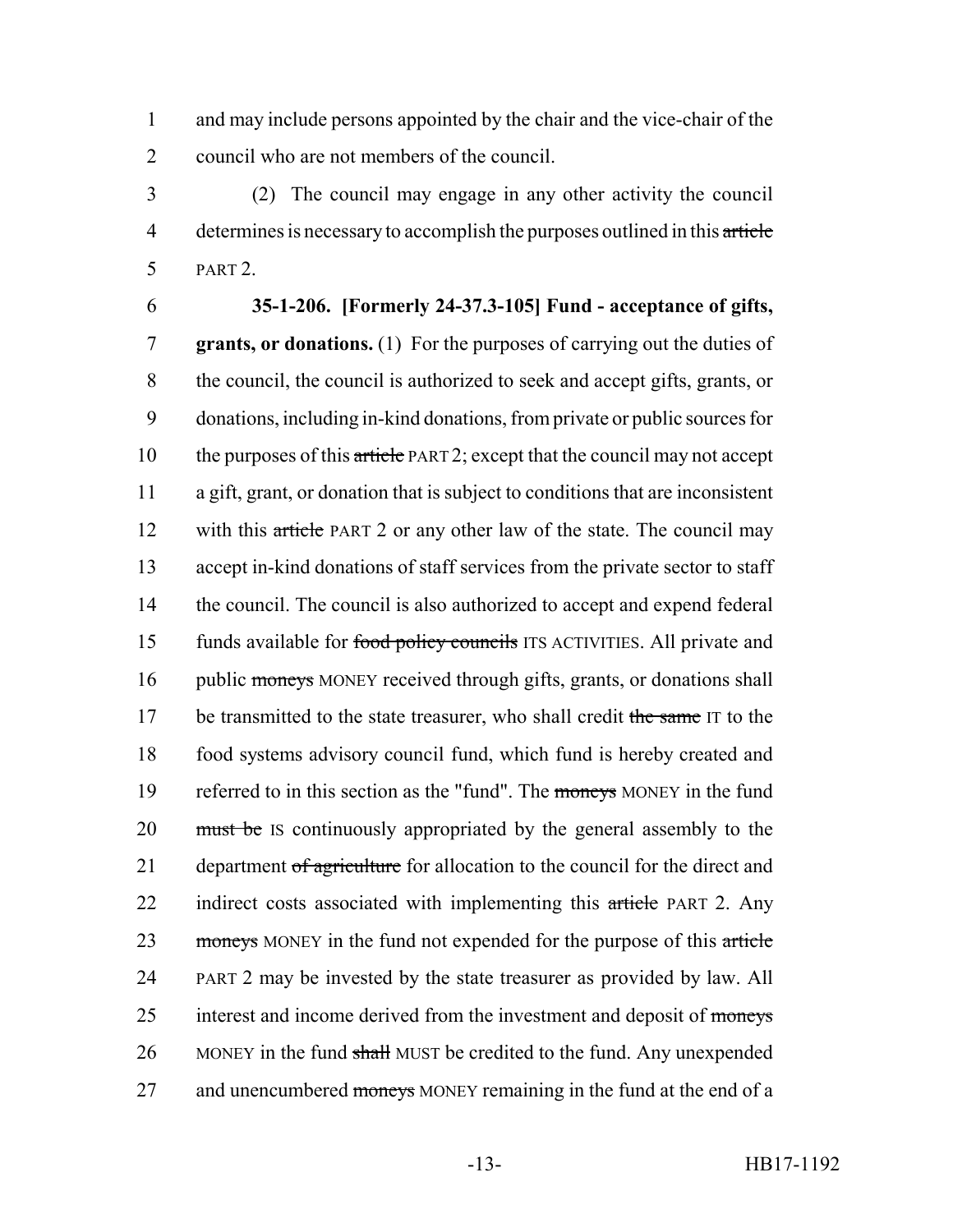1 fiscal year shall MUST remain in the fund and shall MUST not revert or be 2 credited or transferred to the general fund or another fund; except that, if, 3 at the time this article PART 2 is repealed pursuant to section  $24-37.3-107$ 4 35-1-208, the fund contains a balance of unencumbered and unexpended 5 moneys, those moneys shall revert MONEY, THAT MONEY REVERTS to the 6 general fund.

7 (2) Moneys MONEY in the fund may be used for the following 8 purposes:

9 (a) The actual and necessary expenses incurred by members of the 10 council for serving on the council;

11 (b) The costs of staffing the council; and

12 (c) The costs of preparing and submitting the annual report 13 required by section 24-37.3-106 FUNDING PROGRAMS INITIATED BY THE 14 COUNCIL OR COUNCIL STAFF.

 (3) It is the intent of the general assembly that no moneys from the general fund be appropriated for the council. It is also the intent of the 17 general assembly that no state employees be hired to implement this article and that the administrative costs of providing fiscal support to the council be absorbed by the department of agriculture.

20 (4) If the council does not receive sufficient moneys through gifts, 21 grants, and donations pursuant to subsection (1) of this section to carry 22 out the duties of the council, the council shall not meet and shall not 23 prepare an annual report pursuant to section 24-37.3-106 until such time 24 as sufficient moneys become available.

25 **35-1-207. [Formerly 24-37.3-106] Reports - recommendations.** 26 Commencing October 1, 2011, and on or before October 1 of each year 27 thereafter, the council shall report its findings and recommendations,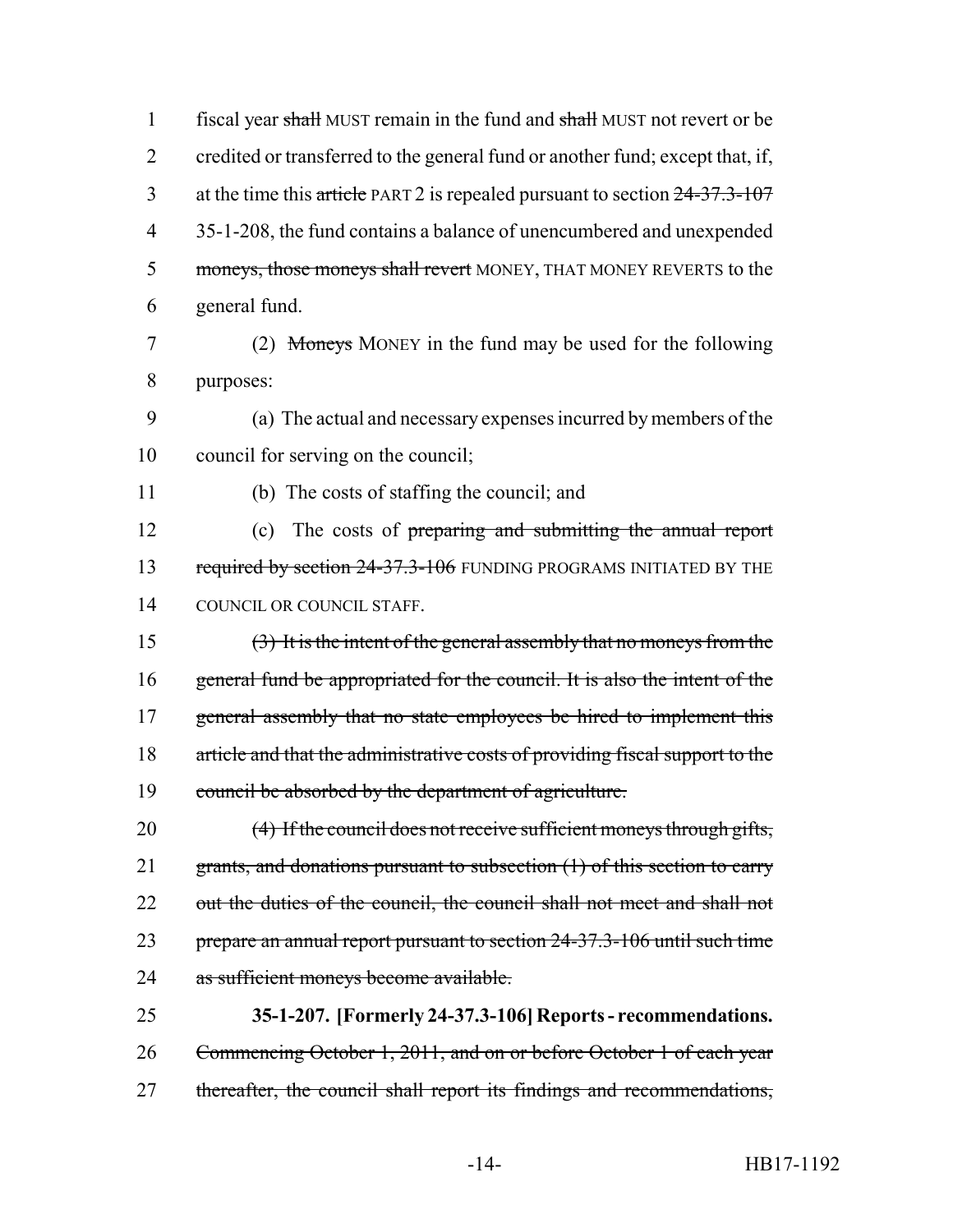including any legislative proposals or proposals for administrative action, 2 to the general assembly, the governor, and the commissioner of 3 agriculture pursuant to section 24-1-136(9). NOTWITHSTANDING SECTION 4 24-1-136 (11)(a)(I), no later than January 31,  $\frac{2012}{2019}$ , and every 5 January 31 EVERY OTHER YEAR thereafter, the council shall also report its findings and recommendations, including any legislative proposals, THE 7 INFORMATION SPECIFIED IN SECTION -1-204 (1)(f) to the house health 8 and human services EDUCATION committee; the senate health and human services EDUCATION committee; the house agriculture, livestock, and natural resources committee; and the senate agriculture, and natural resources, AND ENERGY committee or their successor committees. **35-1-208. [Formerly 24-37.3-107] Repeal of part.** This article

13 PART 2 is repealed, effective September 1, 2018. Prior to such 2022. 14 BEFORE ITS repeal, the food systems advisory council shall be reviewed 15 IS SCHEDULED FOR REVIEW as provided for in section 2-3-1203. C.R.S.

 **SECTION 2. Repeal of relocated provisions in this act.** In Colorado Revised Statutes, **repeal** article 37.3 of title 24.

 **SECTION 3.** In Colorado Revised Statutes, 2-3-1203, **amend** (13)(a) introductory portion; **repeal** (7)(a)(I); and **add** (13)(a)(IV) as follows:

 **2-3-1203. Sunset review of advisory committees - legislative declaration - definition - repeal.** (7) (a) The following statutory authorizations for the designated advisory committees will repeal on September 1, 2018:

 (I) The Colorado food systems advisory council created in section 26  $24 - 37.3 - 102, C.R.S.$ ;

27 (13) (a) The following dates are the dates on which the statutory